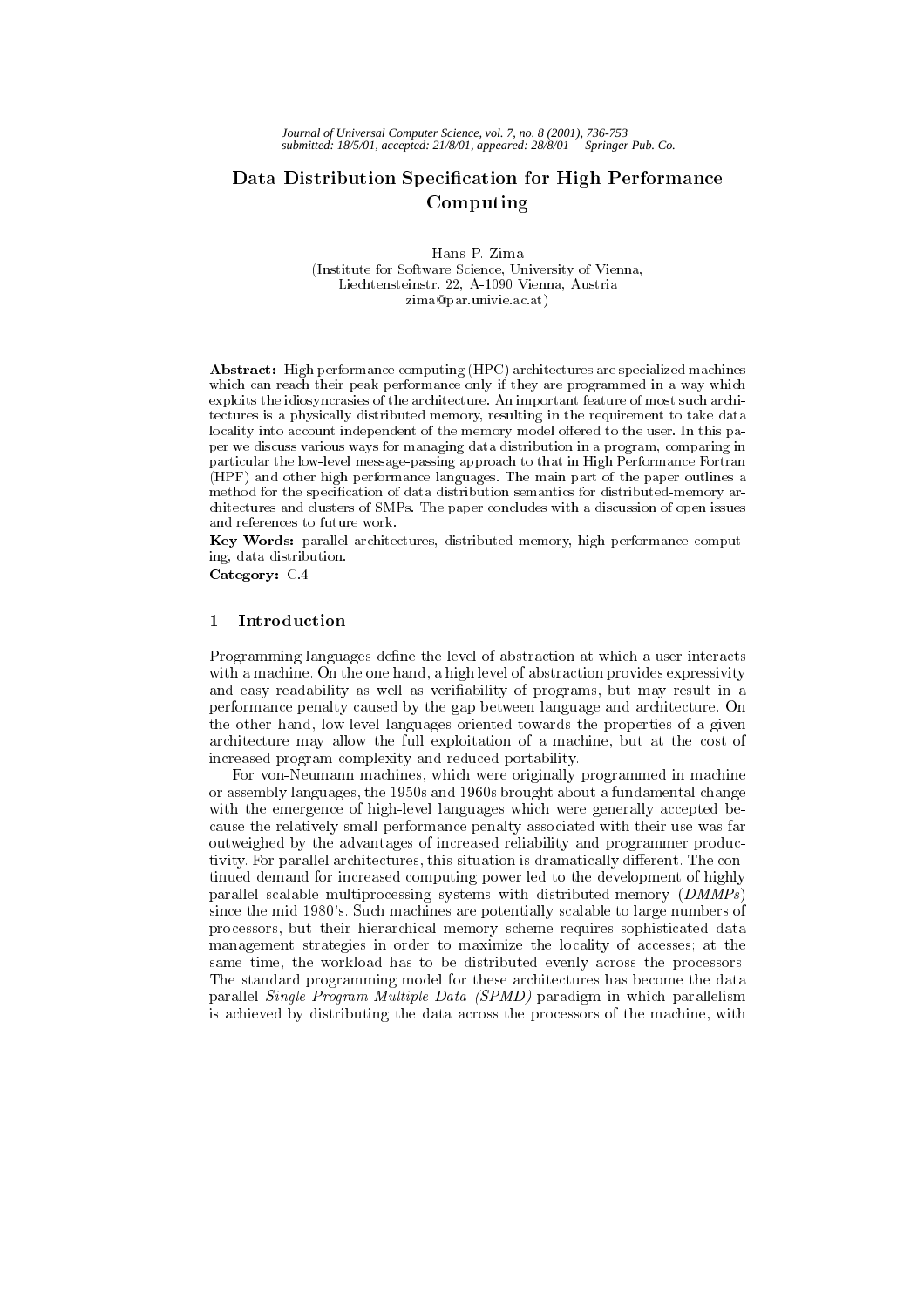each processor executing a parameterized copy of the same program, essentially working on its "own" data and communicating with other processors if access to nonlocal data items is required.

For many years no high-level software infrastructure did exist for these architectures, forcing users to adopt a low-level programming paradigm based upon a standard sequential programming language (typically Fortran or C), augmented with message passing constructs. In this paradigm, the user deals with all aspects of the distribution of data and work to the processors, and controls the program's execution by explicitly inserting message passing operations. MPI [8] is the current programming standard for this approach.

Early research into high-level programming support focused on the development of compilation and runtime technology with the aim of automating some aspects of program development within the SPMD framework [18]. The idea is to enable the user to write code using global data references, as for shared memory, but require the specification of a data distribution, which is then used to guide the process of restructuring the code into an explicitly parallel SPMD message passing program for execution on the target machine. This work paved the way for the development of the first generation of High Performance Languages, including Fortran D and Vienna Fortran [7, 10, 19, 4], and leading to the de-facto standard High Performance Fortran (HPF) [11, 12]. HPF offers high-level features for the declaration of abstract processor sets and the specification of data distribution, data alignment, and explicitly parallel loop constructs.

In recent years, clusters of symmetric shared-memory machines have become increasingly important. Such architectures require a hybrid programming paradigm, combining the coarse-grain distributed-memory level with shared-memory parallelism inside each node. Even if an architecture provides a NUMA shared address space interface to the user, locality at the coarse grain level is still an issue and must be taken into account. The generalization of high level data distribution features as discussed above to such architectures is relatively straightforward.

This paper is organized as follows. In the next section we will discuss a motivating example, comparing two formulations - one based on MPI and one on  $HPF$  = for a parallel Jacobi relaxation code. The idea is to demonstrate the complexity of the message-passing approach even in the case of a very simple problem, and to illustrate the power and potential simplicity of a high-level data distribution specification. The following Section 3, which contains the main part of the paper, introduces a formal model for data distribution semantics in the context of DMMPs and applies it to a range of regular and irregular distributions used in current programming language extensions. Section 4 outlines a generalization of this method to clusters of SMPs and NUMA shared address space architectures. The paper concludes with a short overview of open problems  $(Section 5)$  and final remarks in Section 6.

#### $\overline{2}$ 2 A Motivating Example

The emergence of distributed-memory architectures brought the necessity of controlling locality into sharp focus. One way is to use an explicitly parallel approach, e.g., C or Fortran coupled with message passing. As a simple example, consider a parallel version of a Jacobi relaxation code using Fortran extended by MPI  $[8]$  library calls as shown in Fig. 1. The matrices  $A, B$  are partitioned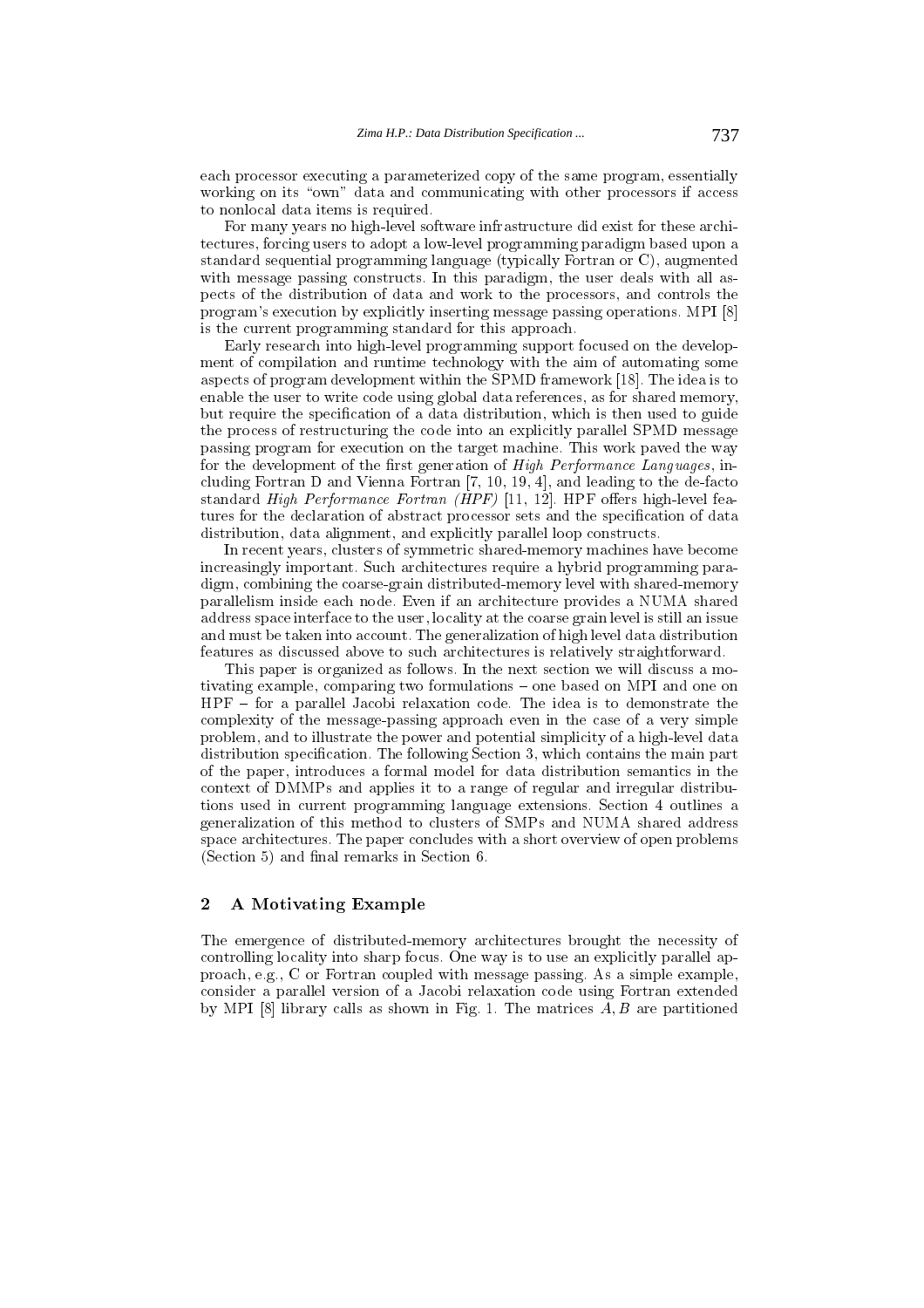by block across the columns (Fig.2). The core of the algorithm consists of the two-level loop updating the current approximation at a grid point  $B(I, J)$  by computing a weighted average of the values at the neighboring grid points. A considerable organizational effort is necessary to insert the required communication: any two processors owning adjacent blocks of columns must exchange the columns at their boundary (marked by the dashed lines in Fig. 2), whereas special rules apply to the processors owning the first and last block of columns.

## REAL, ALLOCATABLE  $A(:,:), B(:,:)$

```
CALL MPI_COMM_SIZE(c,s) ! compute number of processes
CALL MPI_COMM_RANK (c,myrank) ! compute my process id
! compute local size M - number of columns in each process
ALLOCATE(A(0:N+1,0:M+1), B(N,M))DO WHILE ( .NOT. converged)
 DO J=1,M
    DO I=1.NB(I,J) = 0.25*(A(I-1,J)+A(I+1,J)+A(I,J-1)+A(I,J+1))END DO
 A(1:N,1:M) = BIF (MOD(myrank,2) .EQ. 1) THEN
  \textbf{CALL} MPI SEND (B(1,1), N, MPI REAL , myrank-1,tag,c)
  CALL MPLRECV (A(1,0),N, MPI \cdot \textbf{REAL}, myrank-1,tag, c, status)
  IF (myrank .LT. s-1) THEN
     \textbf{CALL} \ \ \textbf{MPI\_SEND}\left(\textbf{B(1,m)},\textbf{N},\textbf{MPI\_REAL},\text{myrank+1},\text{tag},c\right)CALL MPLRECV (A(1,M+1),N, \textbf{MPI\_REAL}, myrank+1, tag, c, status)END IF
ELSE
  IF (myrank .GT. 0) THEN
     CALL MPLRECV (A(1,0), N, \textbf{MPI\_REAL}, myrank-1, tag, c, status)CALL MPI SEND (B(1,1),N, MPI, \textbf{REAL}, myrank-1, tag, c)END IF
  IF (mvrank .LT. s-1) THEN
     CALL MPI RECV (A(1,M+1),N, \textbf{MPI} \textbf{.} \textbf{REAL}, myrank+1,tag, c, status)
    CALL MPI SEND (B(1,M),N, \textbf{MPI\_REAL}, \text{myrank}+1, \text{tag}, c)END IF
END IF
END DO
```
#### Figure 1: Parallel Jacobi using MPI

The idea underlying HPF is to delegate this organizational work to the compiler, guided by a user-specied directive expressing the data distribution in an abstract notation. The core of an HPF-based algorithm specifying the kind of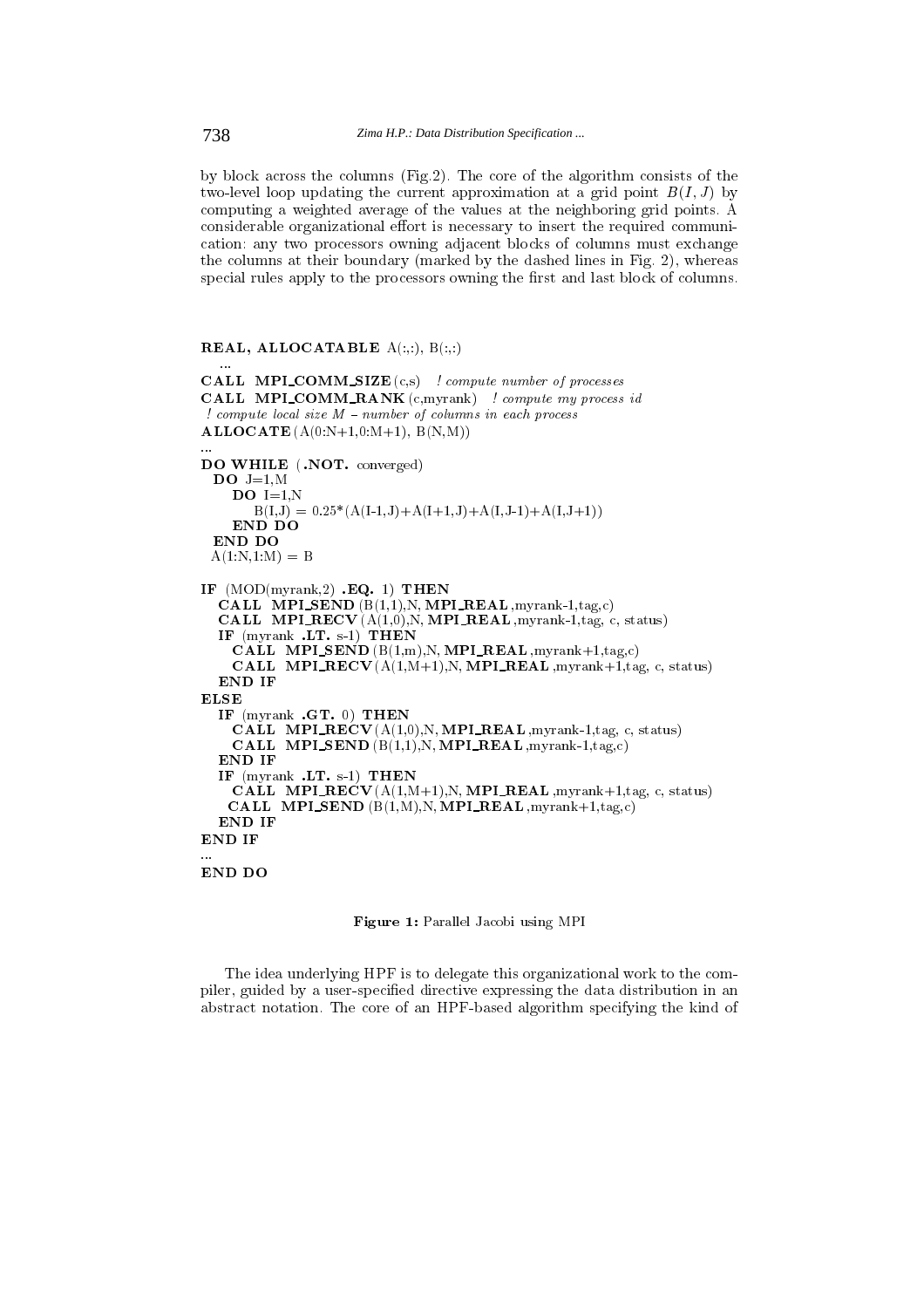

Figure 2: Block column distribution of A and B

data distribution shown in Fig. 1 above is given in the program fragment in Fig. 3.

 $P$  is declared as an array of abstract processors whose size is determined by the system inquiry function NUMBER OF PROCESSORS, which returns the number of processors being used to execute the program. This code can be run on varying numbers of processors without recompilation. A static analysis of the loop shows that no dependences exist, thus it can be parallelized by the compiler.

Note that in HPF the computation is specified using a global index space and does not contain any explicit data motion constructs. It is the compiler's responsibility to analyze the code and translate it into an explicitly parallel code (such as the MPI code given in Fig. 1) with the appropriate communication statements inserted to satisfy the data requirements.

This example  $-$  which discusses a regular code fully analyzable by the compiler { illustrates a situation where the high-level notation provided by HPF  $-$  which is more concise and much simpler than the MPI-based formulation  $$ does not incur any performance drawbacks. In fact, there exist methods for the automatic creation of the HPF directives in cases such as this one [14, 13]. In general the problem of generating efficient code for HPF programs is more difficult however (Section 3.4).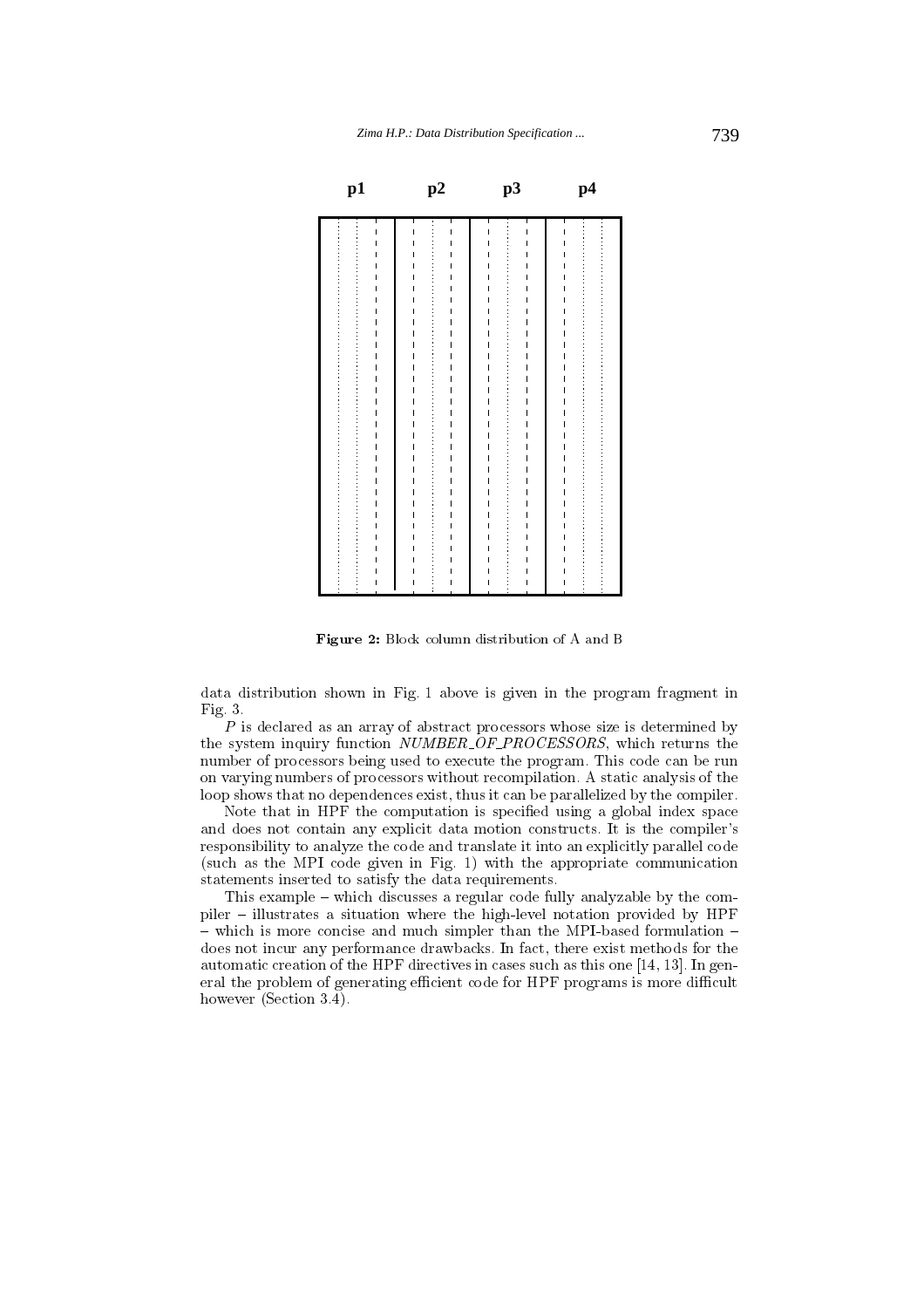```
!HPF$ PROCESSORS P(NUMBER OF PROCESSORS())
REAL, ALLOCATABLE A(:,:), B(:,:)!HPF$ DISTRIBUTE (*, BLOCK) ONTO P :: A, B
\mathbf{ALLOCATE}\left(A(0:N+1,0:N+1),\;B(0:N+1,0:N+1)\right)
```

```
DO WHILE ( .NOT. converged)
 \overline{\mathbf{DO}} J=1,N
    DO I=1,NB(I,J) = 0.25*(A(I-1,J)+A(I+1,J)+A(I,J-1)+A(I,J+1))END DO
 END DO
 A(1:N,1:N) = B(1:N,1:N)
```
END DO

Figure 3: Parallel Jacobi with HPF

#### 3 A Data Distribution Model for Distributed-Memory  $\mathbf{R}$ Systems

### 3.1 Distributed Memory Systems and the SPMD Paradigm

A Distributed-Memory Multiprocessing System (DMMP) is a homogeneous multiprocessing system in which each processor has a separate address space, its local memory. Each processor can *directly* access its local memory, whereas access to the address space of another processor must be managed via message passing communication. More precisely, we characterize a DMMP (excluding  $I/O$ ) by a triple  $(\mathbf{P}, \mathbf{M}, L)$ , where

- 1.  $\mathbf{P} = \{p_1, \ldots, p_r\}$ : set of processors
- 2. M: system memory

**M** is partitioned into r equal-sized subsets  $M_1, \ldots, M_r$ , where  $M_i$  is the address space associated with processor  $p_i, 1 \leq i \leq r$ .

3.  $L : \mathbf{P} \to \mathcal{P}(\mathbf{M})$ : memory mapping

L describes the mapping from processors to their address spaces:  $L(p_i) = M_i$ for each i.

We will classify a memory reference in a processor,  $p$ , as local iff it targets  $L(p)$ , else as **nonlocal**. Our model assumes that the cost of nonlocal acccesses in terms of latency and bandwidth is signicantly higher than that for local accesses, thus emphasizing the importance of spatial locality. In the data parallel Single-Program-Multiple-Data (SPMD) programming paradigm, the data domain of the sequential program is partitioned in such a way that each processor "owns" a segment of data that is allocated in its local memory. The processors execute a parameterized version of the same program, with each processor running a single thread. <sup>1</sup> This organization results in a balance of the

<sup>1</sup> This binding of processors to threads remains invariant during execution of the program allowing the informal identification of processors and threads in this section.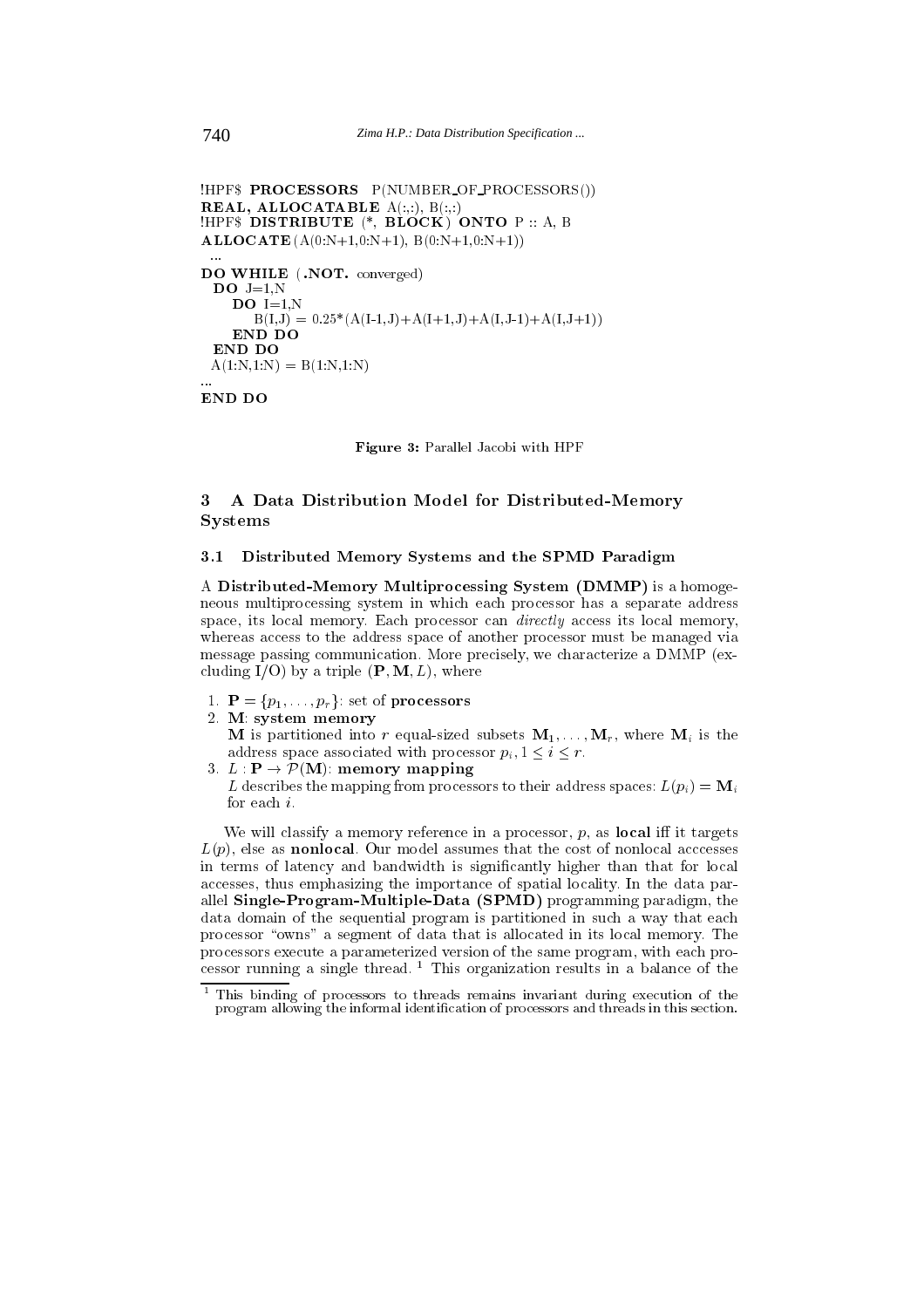workload across all processors on the one hand; on the other hand, processors can operate in parallel on their local data as long as no dependences exist that require communication.

In contrast to the strictly synchronous, lockstep Single-Instruction-Multiple-Data (SIMD) model, processors participating in an SPMD scheme operate asynchronously until the need for communication arises, resulting in a characterization of this method of execution as "loosely synchronous".

In a real DMMP system, each processor can communicate with every other processor, but the "distances" between processors may differ depending on the network topology and the relative locations of the processors in the network. This may affect communication latency and bandwidth. Our model ignores these differences, taking into account only the dichotomy local/nonlocal: in this sense it has become common to call the processors in  $\mathbf{P}$  "abstract". The mapping of abstract processors to the physical processors of the real machine  $-\text{ which we}$ assume to be one-to-one  $-$  is transparent.

#### $3.2$ Data Distribution

## 3.2.1 Basic Concepts

We assume here a sequential Fortran program to be executed on a DMMP using the SPMD paradigm. The logical address space of the program is represented by its data declarations; only arrays are considered as objects for distribution (see Section 5).

Let the DMMP be given as discussed above:  $(P, M, L)$ . Following the conventions in most HPC programming languages we represent a set of processors, **P**, as an array, R. For example,  $R(16, 16)$  defines the set of abstract processors as  $\mathbf{P} = \{R(i, j) | 1 \leq i, j \leq 16\}$ . Note that according to the remarks at the end of the previous section this does not imply any information regarding the topology of the underlying physical processors, such as a mesh.

denoted by  $I^A$ . Similarly, for a processor array,  $R$ ,  $I^R$  denotes the associated index domain. In the example above,  $\mathbf{I}^{\mu} = [1 : 16] \times [1 : 16]$ .

**Definition 1** Let A denote an array and  $P$  a non-empty set of processors. A **distribution** of  $A$ ,  $\sigma$ <sup>-</sup>, is a total function

$$
\delta^A:{\bf I}^A\to {\mathcal P}({\bf P})-\{\phi\}
$$

 $\delta^A$  is called **replication-free** iff for all  $\mathbf{i} \in \mathbf{I}^A, |\delta^A(\mathbf{i})| = 1$ .  $\Box$ 

### Definition 2 Distribution Segments

Let  $A$ ,  $\mathbf{I}^{\top}$ , and  $\theta^{\top}$  be defined as above. The **distribution segment**,  $\lambda^{\top}(p)$ , of  $A$  and processor  $p$  with respect to  $\sigma$  is qiven as follows:

$$
\lambda^A(p) := \{ \mathbf{i} \in \mathbf{I}^A \mid p \in \delta^A(\mathbf{i}) \}.
$$

An array element  $A(\mathbf{i})$  is said to be **owned** by processor p iff  $\mathbf{i} \in \lambda^{\alpha}(p)$ .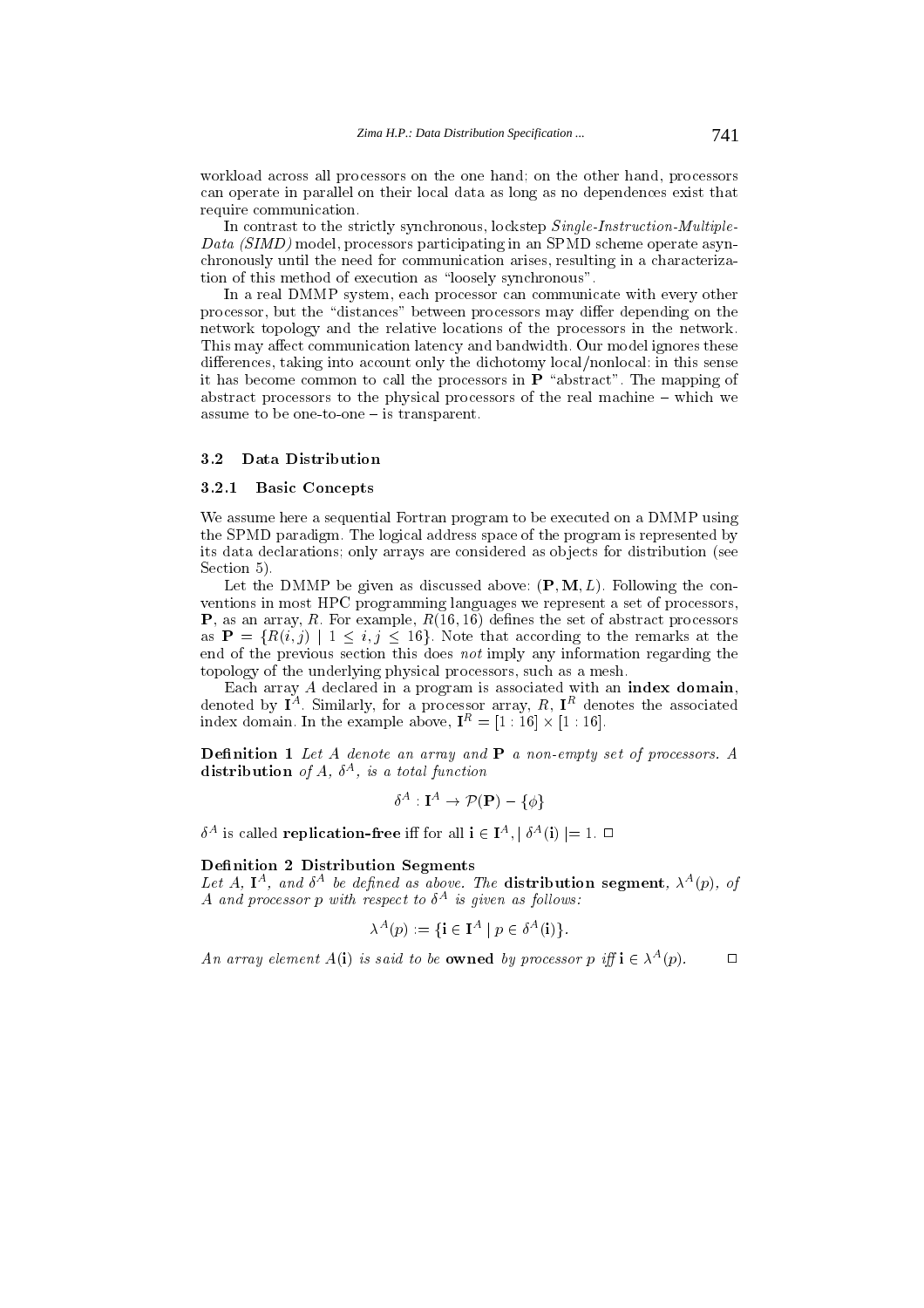If A is an array and  $\delta^A$  a distribution for A, then each index  $i \in I^A$  is mapped to all processors in the set  $\delta^-(1)$ . The semantics underlying this mapping is that for each  $p \in \delta^A(i)$ , a copy of the element  $A(i)$  is to be allocated In  $L(p)$ . If  $\theta$  (1) contains more than one processor, we speak of *replication*. The compilation/runtime system must keep the values of replicated copies consistent. Although replication is important under certain circumstances  $-$  for example, scalar values are usually replicated to all processors in order to reduce commu $n$ ication  $-$ , we will in the rest of this paper deal with replication-free distributions if nothing else is said explicitly.

The function  $\lambda^*$  inverts  $\delta^*$  by specifying for each processor,  $p$ , the set of all indices in  $\mathbf{I}^\perp$  which are mapped to p using  $\delta^\perp$ . Each element in  $\lambda^\perp(p)$  is allocated a unique address in  $L(p)$ .

If  $\delta^A$  is replication-free, and  $\mathbf{P} = \delta(\mathbf{I}^A)$ , then  $\lambda^A : \mathbf{P} \to \mathcal{P}(\mathbf{I}^A)$  defines a  $\emph{partuion}$  of  $\bf{I}$  and the mathematical sense), with all elements mapped to the same processor belonging to one class.

 $\overline{O}$ *wnership* is the key to translate references to distributed data: if processor p owns a data item  $A(i)$ , then a reference to it in p can be translated to a reference to the associated location in its local address space  $L(p)$ . Otherwise, a buffer for the element must be provided in  $L(p)$ , and message passing is required to perform the transfer between local and nonlocal memory. For example, if a nonlocal item  $A(i)$  is to be read in p, and p' is the owner of this item, then the value of  $A(i)$  is retrieved via message passing and transferred to the local buffer.

We noted above that for each element  $A(i)$  with  $p \in \delta^A$  an instance of  $A(i)$  is allocated in  $L(p)$ . The actual local adress determined at this allocation is required in addition to the ownership information in order to complete the translation from a global array reference  $A(i)$  to a physical address in M. For the purpose of this paper, the details of this mapping are not relevant so we will ignore it.

The owner computes rule is a special version of the SPMD paradigm which in early work was used in almost all systems. According to this rule, any modification of data (via input or assignment) is executed on the processor which owns this data. Owner computes provides a very simple (although not always efficient) scheme for transforming sequential programs to SPMD programs [15].

#### 3.2.2 Dimensional Distributions

Assume data array A and processor array  $R$  to be given, and  $\delta^{**}$  is a distribution from A to R.  $\delta$  is called a dimensional distribution if it specifies a mapping for exactly one dimension of  $\bf{I}$  and exactly one dimension of  $\bf{I}$  . One or more dimensional distributions involving disjoint dimensions of **I**P and **I**P can be combined into a multidimensional distribution; alternatively, dimensions of A may also remain undistributed. The associated formalism has been specied in detail in [19].

Most distributions actually used in HPC languages are dimensional. For their definition it is sufficient to consider one-dimensional data and processor arrays.

## 3.2.3 Alignment

Alignment is a method to determine the distribution of an array, the alignee, from the known distribution of a target array and an alignment function.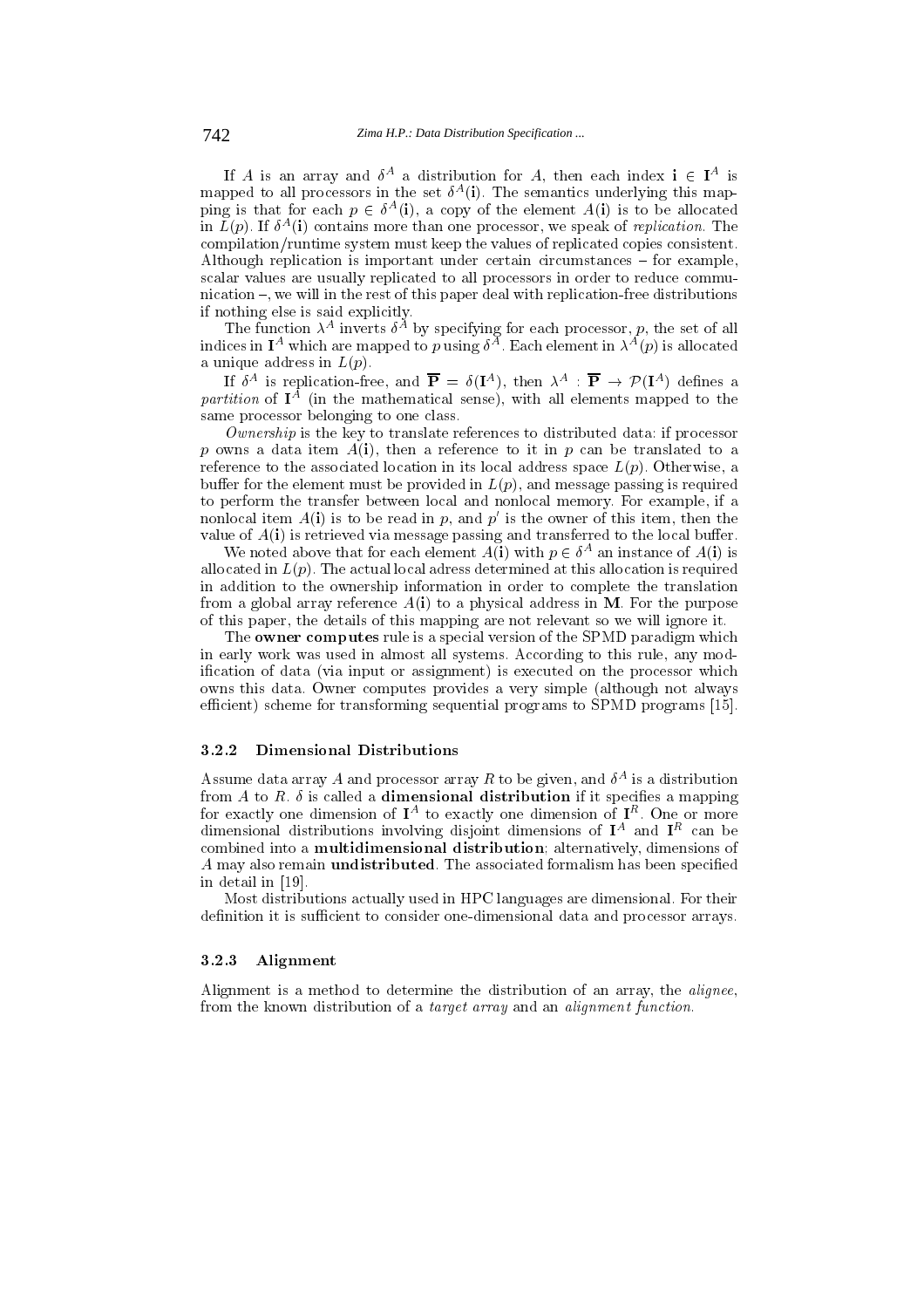**Definition 3** Let  $A$ ,  $B$  denote arrays. An alignment of alignee  $B$  with target array A is modeled by means of an alignment function,  $\alpha_A^-$ :

$$
\alpha_A^B : \mathbf{I}^B \to \mathcal{P}(\mathbf{I}^A) - \{\phi\},\ total \ \Box
$$

An alignment maps each index of the alignee to one or more indices of the target array. Given an alignment function and a distribution of the target array, this leads to an obvious construction of a distribution for the alignee:

**Definition 4** Let  $A$  and  $B$  respectively denote a target array and an alignee,  $\alpha_A^-$  an associated augmment function, and  $\delta^{++}$  a assiribution of the target array. Then the distribution,  $\delta^D$ , of the alignee is defined as follows. For all  $i \in I^D$ :

$$
\delta^B({\bf i}) := \bigcup_{{\bf j} \in \alpha_A^B({\bf i})} \delta^A({\bf j}) \square
$$

Alignment is one of the most important ways which allow the construction of new distributions from already given ones. Examples include identity alignment, where  $\alpha(i) = \{i\}$  for all i, as well as replicating and collapsing specific dimensions in the target array. More general functions, as allowed in languages such as HPF, may lead to serious implementation problems [2]. A practically useful definition of alignment requires the general version of data distribution which includes replication.

#### 3.3 Regular Dimensional Distributions

The two elementary types of regular dimensional distributions are block and cyclic. Block partitions the array into contiguous equal-sized regions mapped to subsequent processors, whereas cyclic generates a round-robin mapping of

Assume array A with a one-dimensional index domain  $I^A = [1 : n]$ , and  $I^{\perp\perp} = |I|$ :  $m_{\parallel}$  a one-dimensional index domain for the set of processors.

### 1. Block Distribution

Assume  $m \mid n$ . Then the *block size*, q, is defined as  $q := n/m$ , and

$$
\delta^{A}(i) := \left\{ \left\lceil \frac{i}{q} \right\rceil \right\} \text{ for all } i, 1 \leq i \leq n.
$$

2. Cyclic Distribution

A cyclic distribution is defined by

$$
\delta^{A}(i) := \{MOD(i-1,m)+1\} \text{ for all } i, 1 \leq i \leq n.
$$

In general, the assumption  $m \mid n$  is not required for the block distribution, leading to the need for introducing two different block sizes. A variant of block distribution used in HPF allows the explicit specication of block size, resulting in a mapping that may not involve all processors. Finally, the block-cyclic distribution combines block and cyclic by generating a round-robin mapping of contiguous segments of the index domain with a predefined length.

**Example 1** Let  $n = 32$  and  $m = 4$ : A block distribution results in a block size  $q = 8$  and generates a mapping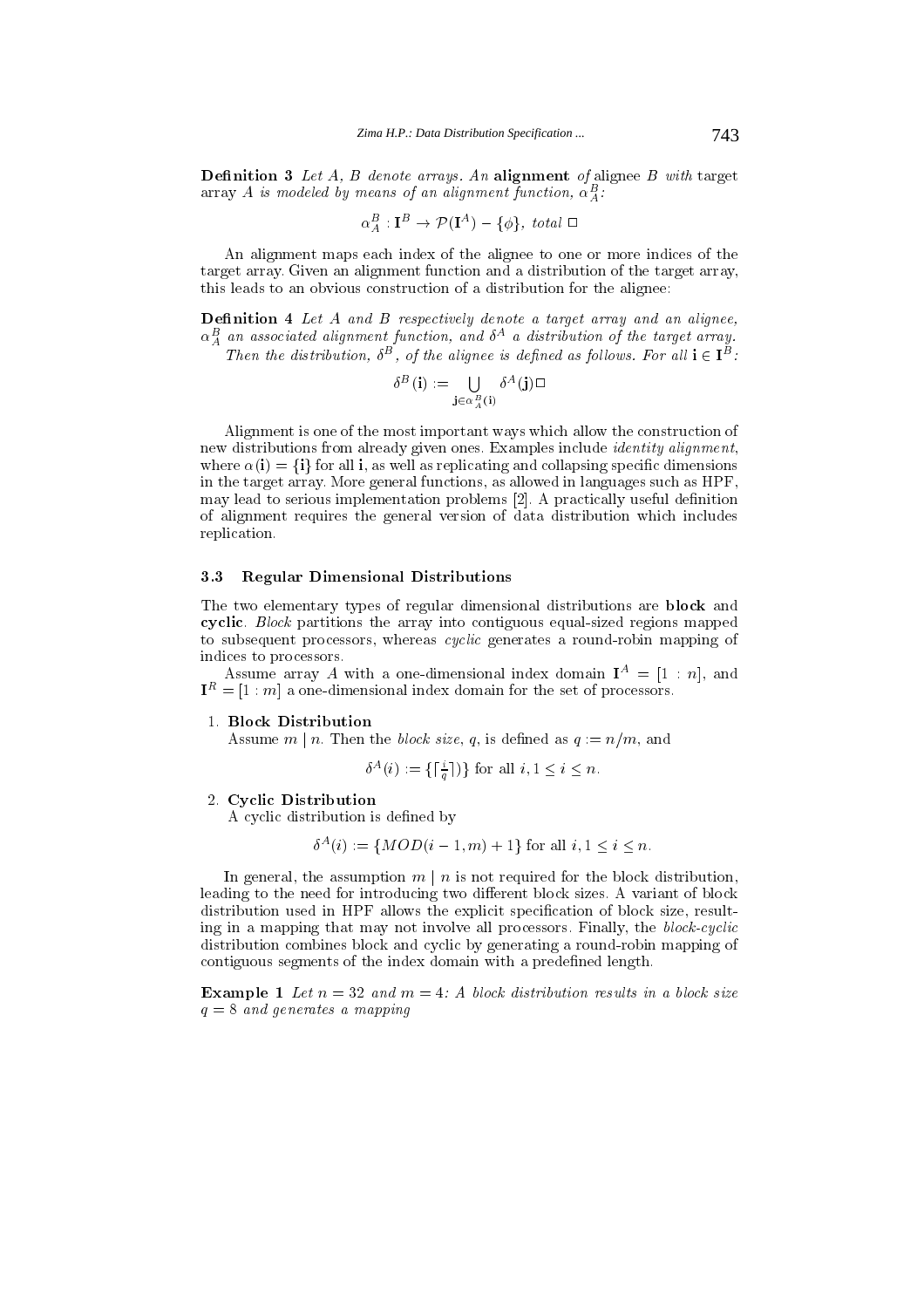744 *Zima H.P.: Data Distribution Specification ...*

 $\delta^A(8 * (p-1) + l) := \{p\}$  for all  $p, 1 \leq p \leq 4$ , and all  $l, 1 \leq l \leq 8$ .

The distribution segment for a processor  $p, 1 \leq p \leq 4$ , is given as

$$
\lambda(p) = [8 * (p - 1) + 1 : 8 * p]
$$

**Example 2** Let  $A(32, 16)$  and the processor array be defined as  $R(4, 4)$ . Further assume that the first dimension of  $A$  is to be distributed by block, and the second  $dimension\ cyclically.$  This results in a mapping (see previous example)

$$
\delta^{A}(4*k+l, j) := \{ R(k+1, MOD(j-1, 4) + 1) \} \text{ for all } k, 0 \le k \le 7, \text{ all } l, 1 \le l \le 4, \text{ and all } j, 1 \le j \le 16.
$$

For example,  $A(17,7)$  is mapped to processor  $R(3,3)$ .  $\Box$ 

From the above discussion it can be easily concluded that the representation of block and cyclic distributions in the compiler and runtime system needs only a few parameters, and the mapping from indices to processors  $(\delta)$  as well as the inverse mapping  $(\lambda)$  can be performed relatively easily and with small runtime effort. Also, scaling with respect to array (dimension) size or processor number is not a problem.

#### 3.4 Irregular Dimensional Distributions

The block and cyclic distributions introduced in the previous section provide a simple and easily implementable mechanism which efficiently supports single structured grids. Many "real" problems, however, require irregular collections of regular grids (so-called multiblock problems) or unstructured grids. Regular distributions, when applied to such grids, may result in severe load imbalances and large communication overheads. The two types of irregular dimensional distributions introduced in this section provide efficient support for many classes of irregular grid structures, albeit at an increased cost in memory and time [1, 16, 15, 9].

As before we assume array A with index domain  $I<sup>A</sup> = [1 : n]$ , and processor array R with  $I^R = [1 : m]$ .

#### 3.4.1 General Block Distributions  $3.4.1$

In essence, general block distributions generalize the regular block distributions as introduced above by allowing different block sizes. All other properties, in particular the contiguity of the index subdomain associated with a distribution segment, and the mapping of subsequent segments to subsequent processors, remain the same.

 $\blacksquare$  denote the  $\blacksquare$  denote a strictly monotonic sequence of  $\blacksquare$ array indices, where bp denotes the processor bp to be mapped to process.  $R(p)$ ,  $1 \le p \le m$ , and  $b_1 = 1$ . b is called the begin vector.

The associated general block distribution is given as follows:

For all  $i, 1 \leq i \leq n$ :  $\delta^{A}(i) := \{R(p)\},\$  where  $p, 1 \leq p \leq m$ , is the smallest number such that  $b_p \geq i$ .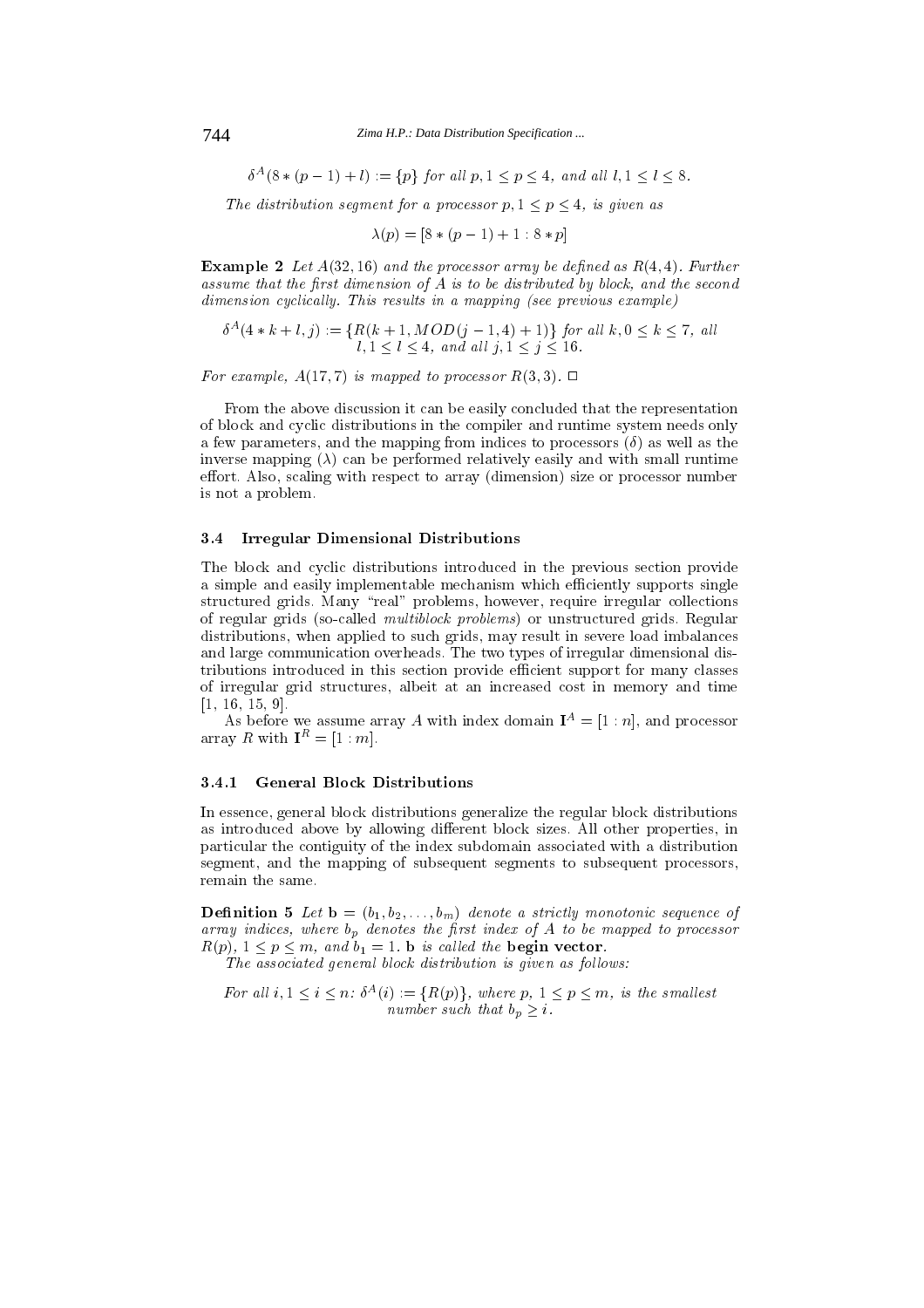The distribution segment associated with a processor p can then be determined  $\overline{a}$ s

$$
\lambda(p) = [b_p : b_{p+1} - 1] \text{ for } 1 \le p < m, \text{ and}
$$

$$
\lambda(m) = [b_m : n] \square
$$

General block distributions provide more flexibility than block distributions at moderate cost. In combination with array element reordering they can be used to deal with unstructured grids. Their representation requires  $O(m)$  memory size; access to an element requires time  $O(log_2(m))$ . Thus, memory consumption of the representation can be a concern for systems with a very large number of processors.

#### $3.4.2$ Indirect Distributions

Indirect distributions are dimensional distributions that allow an arbitrary mapping from an index domain to a processor domain controlled by a mapping function.

**Definition 6** Let  $f : [1 : n] \rightarrow [1 : m]$  denote a **mapping function**. f is total but not necessarily injective or surjective. The associated indirect distribution is given as follows:

For all 
$$
i, 1 \leq i \leq n
$$
:  $\delta^A(i) := \{f(i)\} \square$ 

The class of indirect distributions represents the most general dimensional distributions which are replication-free. In most cases where indirect distributions are used in practice, the mapping function is determined at runtime by a partitioning routine; subsequently, the array is partitioned based on the mapping function. Indirect distributions provide an elegant means for dealing with unstructured grids, their implementation is, however, expensive: the mapping function, which must be stored at runtime, requires  $O(n)$  memory. Since the mapping function will, because of the generally large size of  $n$ , be distributed itself in most cases (normally using a regular block distribution), access to an array element  $A(i)$  may require two communication steps.

## 3.5 Nondimensional Distributions

Nondimensional distributions allow arbitrary mappings from the set of indices to the set of processors. Typically, such a distribution may be required when dealing with a particle-in-cell problem or asparse matrix. We illustrate the latter case by an example which introduces a special, problem-oriented method for representing distribution segments. This representation supports the efficient parallelization of matrix-vector operations (which is not further discussed in this paper  $-$  see [17]).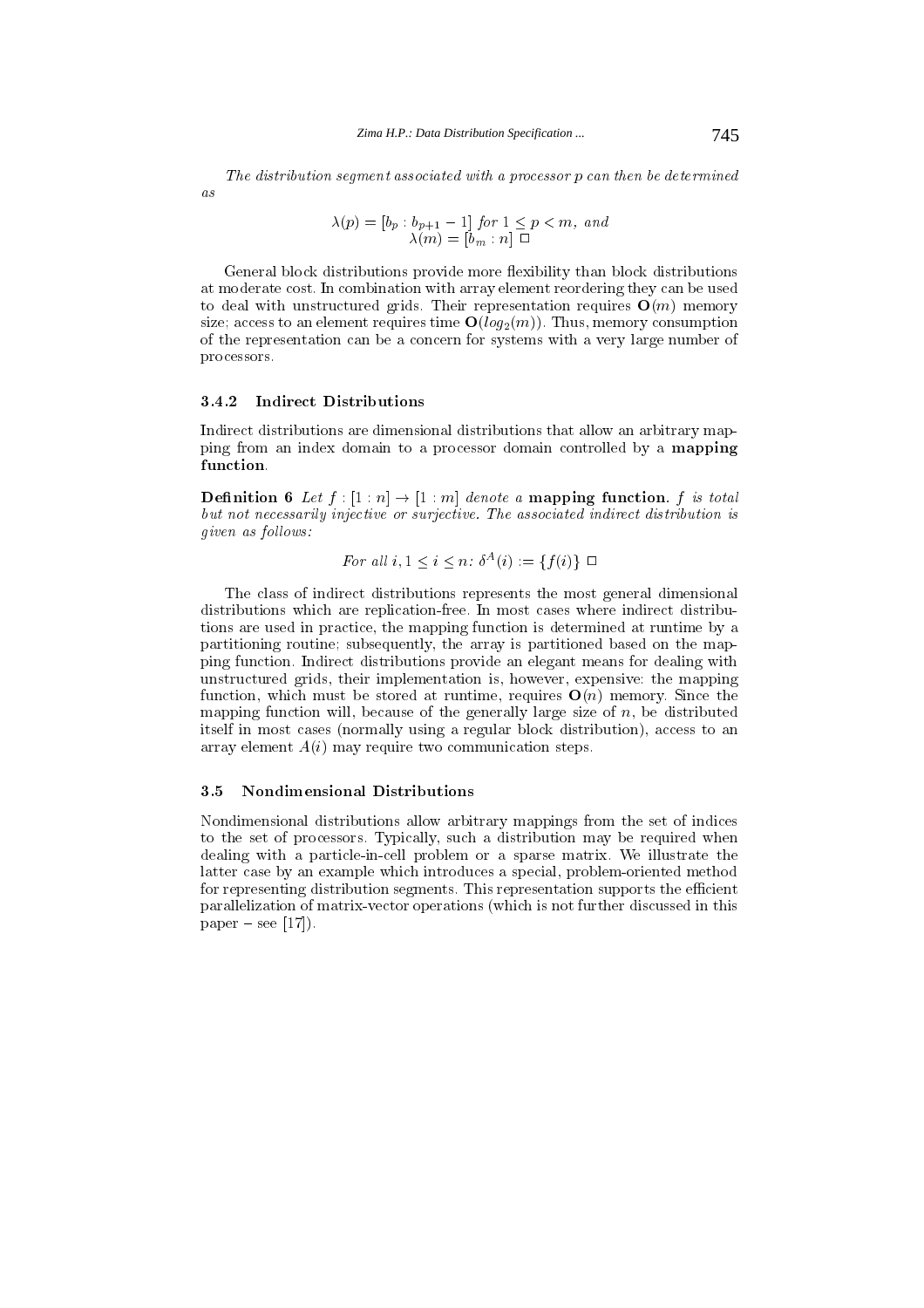

Figure 4: Undistributed sparse matrix A

#### 3.5.1 Sparse Matrix CRS Representation

Consider a sparse matrix  $A(1:N,1:M)$  with q non-zero elements as given in Fig. 4: the elements whose value is 0 are omitted there; the non-zero elements  $(q = 16)$  are explicitly indicated (for simplicity, we assume their values identical with their order in a row-oriented enumeration).

In the Compressed Row Storage  $(CRS)$  format, A is represented by three vectors,  $D, C$ , and  $R$ :

- the data vector,  $D(1:q)$ , stores the sequence of nonzero elements of A, in the order of their enumeration;
- ${\bf -}$  the column vector,  $C(1: q)$ , contains in position k the column number, in A, of the  $k$ -th nonzero element in  $A_i$ ; and
- the row vector,  $R(1:N+1)$ , contains in position *i* the number of the first nonzero element of A in that row (if any); else the value of  $R(i+1)$ .  $R(N+1)$ is set to  $q + 1$ .

Based upon this representation, the core loop of the sequential algorithm can be formulated in Fortran as shown in Figure 5.

## 3.5.2 Distributed Sparse Representation

The first step in developing a parallel version of the algorithm consists of defining a distributed sparse representation of A. This essentially combines a data distribution with a sparse format such as CRS. More specically, a data distribution is interpreted as if A were a dense array. The distributed sparse representation is then obtained by representing the submatrices constituting the distribution segments in the CRS format.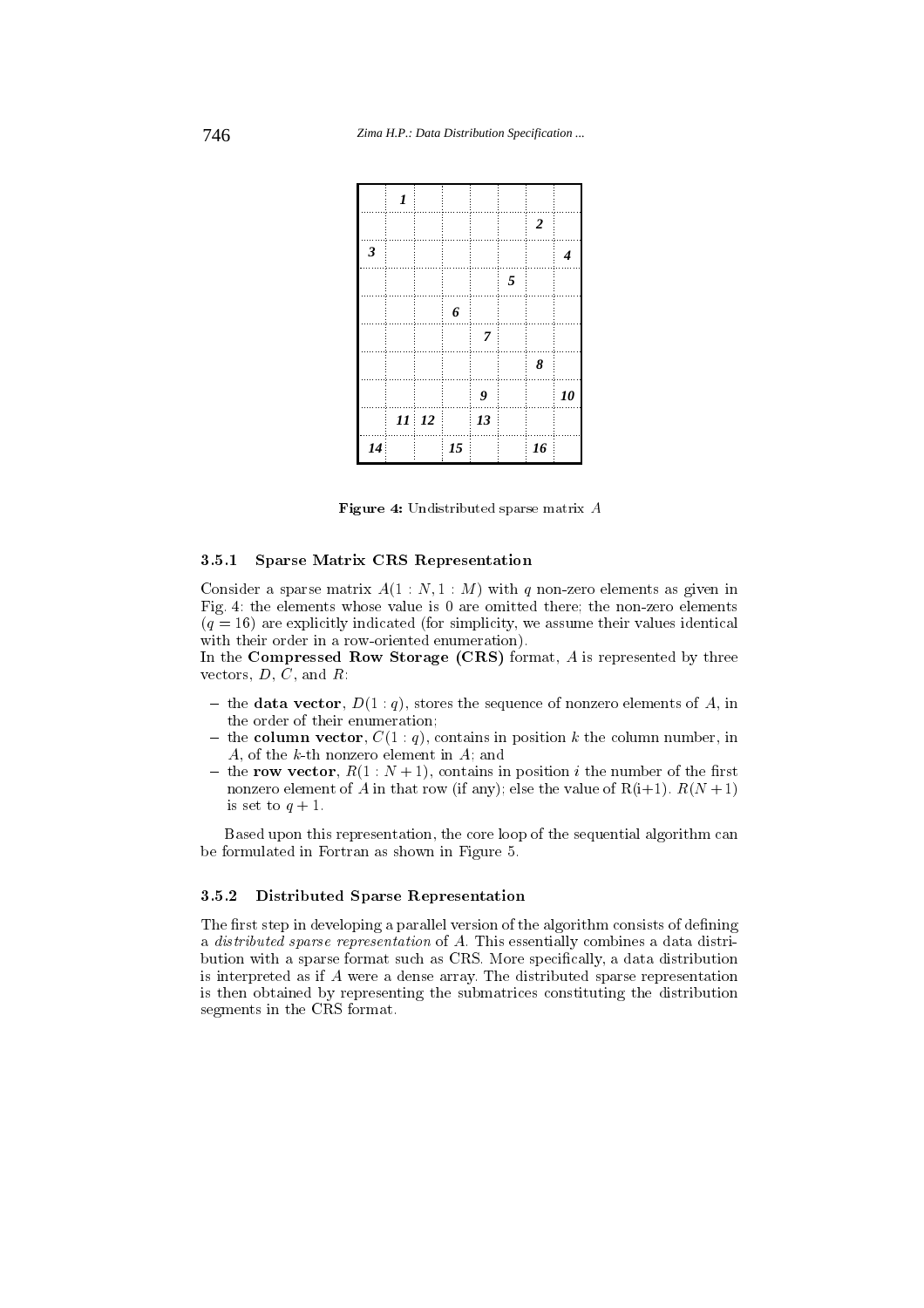```
INTEGER : C(q), R(N+1)REAL :: D(q), B(M), S(N)INTEGER :: I, J
 DO I = 1.MS(I)=0.0\overrightarrow{DO} K = R(I), R(I+1)-1
         S(I) = S(I) + D(K)^*B(C(K))ENDDO K
 ENDDO I
```
Figure 5: Sparse matrix vector multiply: core loop of sequential algorithm

A number of data distributions have been used for this purpose, including Multiple Recursive Decomposition (MRD) and cyclic distributions [17]. MRD partitions A into NN rectangular distribution segments,  $A_u u, 1 \leq u \leq NN$ , where  $NN$  is the number of available modules. These segments are constructed by a recursive algorithm aiming at associating approximately the same number of nonzero elements with each segment. Fig.6 illustrates an irregular distribution of our example matrix, A, into four rectangular distribution segments, and their associated representations.

Based upon a distributed sparse representation using MRD, a data-parallel algorithm for the sparse matrix vector product can be derived relatively easily [17].

#### 4 Data Distribution for Clusters of SMPs  $\overline{4}$

In recent years, clusters of SMPs (CSMPs) have become popular platforms for high performance computing. The essential features of such systems can be sketched as follows:

- 1. The basic components are symmetric shared-memory architectures (SMPs). Each SMP, s, consists of a local memory and a set of identical processors with equal and direct random access to the local memory of s.
- 2. A CSMP is a system of SMPs connected by a network which communicate via message passing.

The step from our DMMP model as introduced in Section 3.1 to a model for CSMPs can be performed by replacing the role of the processors in DMMPs by SMPs. More precisely, a CSMP can be characterized by a triple  $(S, M, L)$ ,

- 1. S is a set of SMPs  $s_1, \ldots, s_r$ . The SMPs constituting the set S are also called the **nodes** of the system. Each  $s \in S$  contains a set,  $P^s$ , of t processors, where t is a system-constant.
- 2. M is the set of memory locations in the system. M is partitioned into  $r$ equal-sized subsets  $M_1,\ldots,M_r$ .
- 3.  $L : S \to \{M_i \mid 1 \leq i \leq r\}$  is a bijective function that associates each SMP, s, with its local memory  $L(s)$ .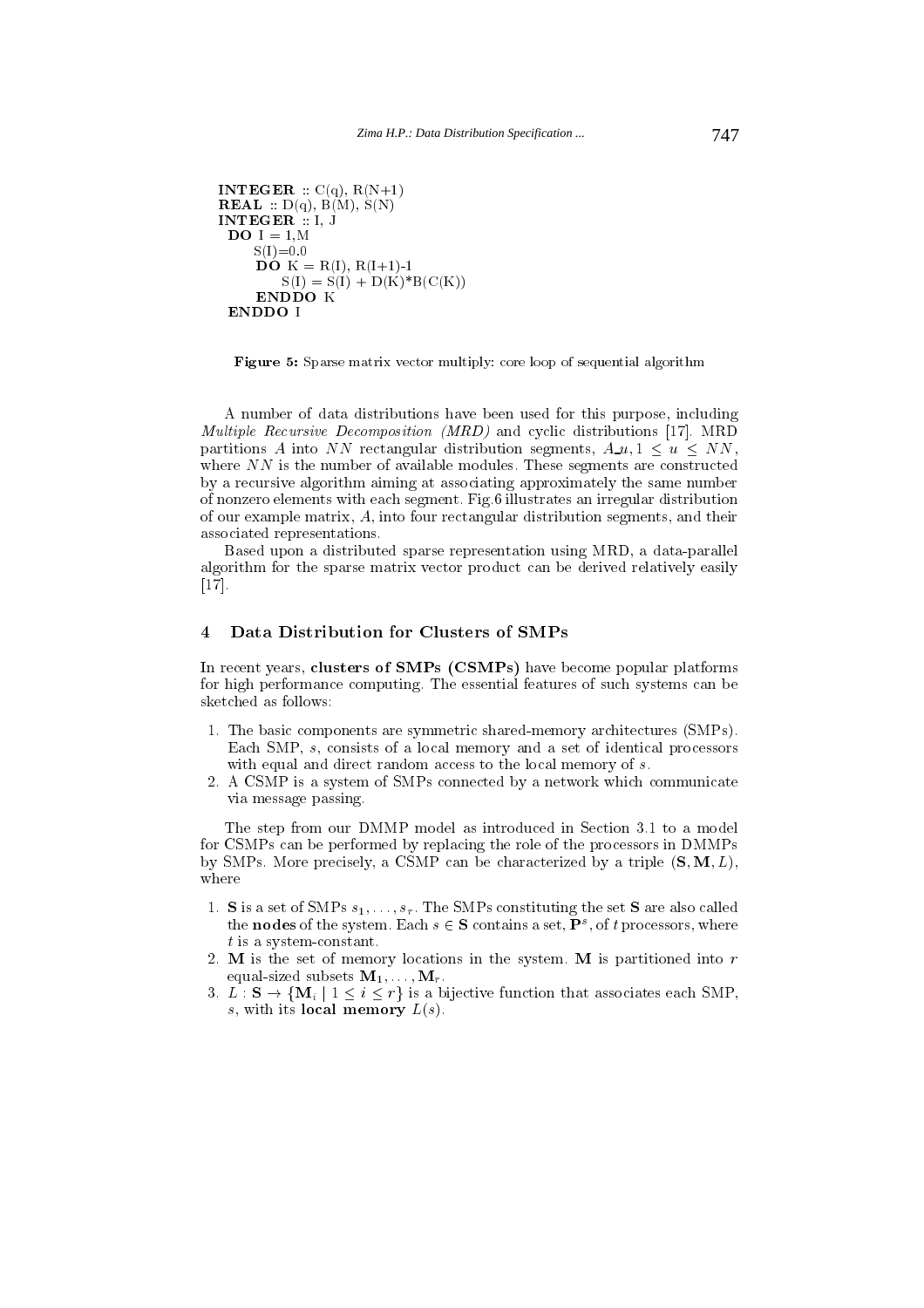

Figure 6: Distributed representation of sparse matrix A

L can be extended to define a mapping for processors as well: for any  $s \in$ **S** and all  $p \in \mathbf{P}^s$ , we define  $L(p) := L(s)$ . Local and nonlocal accesses are characterized in a similar way as for  $\text{DMMPs:}$  any access within p to an object in  $L(p)$  is local, whereas accesses from p to objects in a memory  $L(p')$ , where  $p \neq p'$ , are nonlocal. As with DMMPs, nonlocal accesses carry a higher cost than local accesses.

There are a number of ways for generalizing data distribution and alignment from DMMPs to CSMPs [6, 3]. The simplest and most obvious way is to map indices to nodes rather than processors. Thus a distribution in a CSMP takes the form

$$
\delta^A:{\bf I}^A\to {\cal P}\left({\bf S}\right)-\{\phi\}
$$

The concept of the distribution segment can be defined analogously, as well as alignment and other concepts introduced in the context of DMMPs.

The extension of the SPMD programming paradigm to CSMPs is also straightforward: a CSMP  $(S, M, L)$  can be considered a DMMP  $(P, M, L)$ , where  $P =$  $\{p \mid p \in \mathbf{P}^s \text{ for some } s \in \mathbf{S}\}\$ and all processors belonging to the same SMP are mapped to the associated memory unit. The DMMP programming model now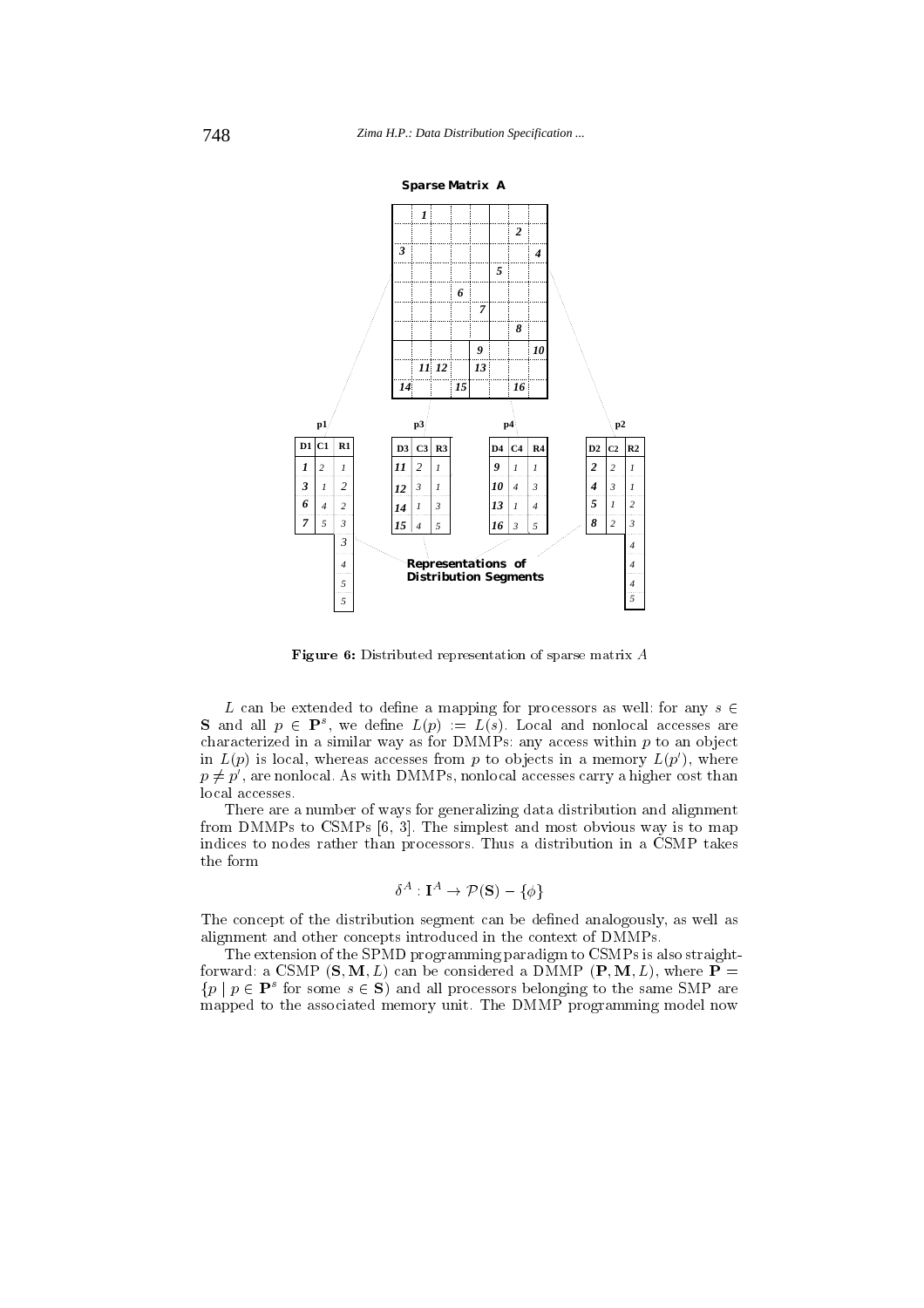has only to be changed such that an access from p to an object in  $L(p')$ , where  $p \neq p'$ , is treated as local iff p and p' belong to the same SMP.

Virtual shared memory architectures include a range of architectures from conventional systems such as the SGI Origin'2000 all the way to massively parallel Processor-in-Memory (PIM) architectures such as the Gilgamesh machine [21]. In most cases such systems can be described as NUMA clusters of SMPs (modules) with a global virtual address space. The concepts developed above can be applied to such systems as well. One significant difference is the necessity to rearrange the logical address space of an array when applying distribution to it.

This section raises a diverse set of issues related to the topics dealt with in the main part of the paper. We discuss an ob ject-based view of distributions, extend the notion of distribution to general data structures, and outline the relationship of (data) distributions to the distribution of work.

#### 5.1 Distributions as Objects

Our discussion up to now considered distributions only in the context of arrays. However, the two concepts involved  $-$  data structure (array) and distribution  $=$  can be separated. More specifically, data distributions can be defined in an ob ject-based framework. We outline a suitable approach below whose essential components were proposed in the Vienna Fortran language [19].

- 1. Distributions can be introduced as functions  $\delta : I \to \mathcal{P}(J)$ , where I and J are index domains which, in a particular instantiation, must be respectively associated with an array index domain and a processor index domain. Thus, a given distribution function can be used for different array and processor congurations, and a given distribution ob ject can be associated with different data and/or processor arrays.
- 2. Assume a distribution,  $\delta$ , as sketched above. An application of the method distribute  $(A, R, \delta)$  creates a distribution object based on  $\delta$  and the index domains **I** and **I** and **I**
- 3. The basic intrinsic methods applicable to a distribution object are the ones discussed in Section 3.2: the *ownership* function and the *processor-to-index* mapping  $\lambda$ .

Furthermore, a range of additional methods can be defined for inquiries, prex, and reduction functions.

4. Alignment, as discussed in Section 3.2.3, can be seen in this context as a specific distribution constructor function. Examples for other such constructors may include incremental redistribution operators as often required in irregular algorithms.

## 5.2 Dynamic Distribution Management

An implicit assumption made until now was the existence of a fixed association between a data structure (array) and a distribution. Howver, there are many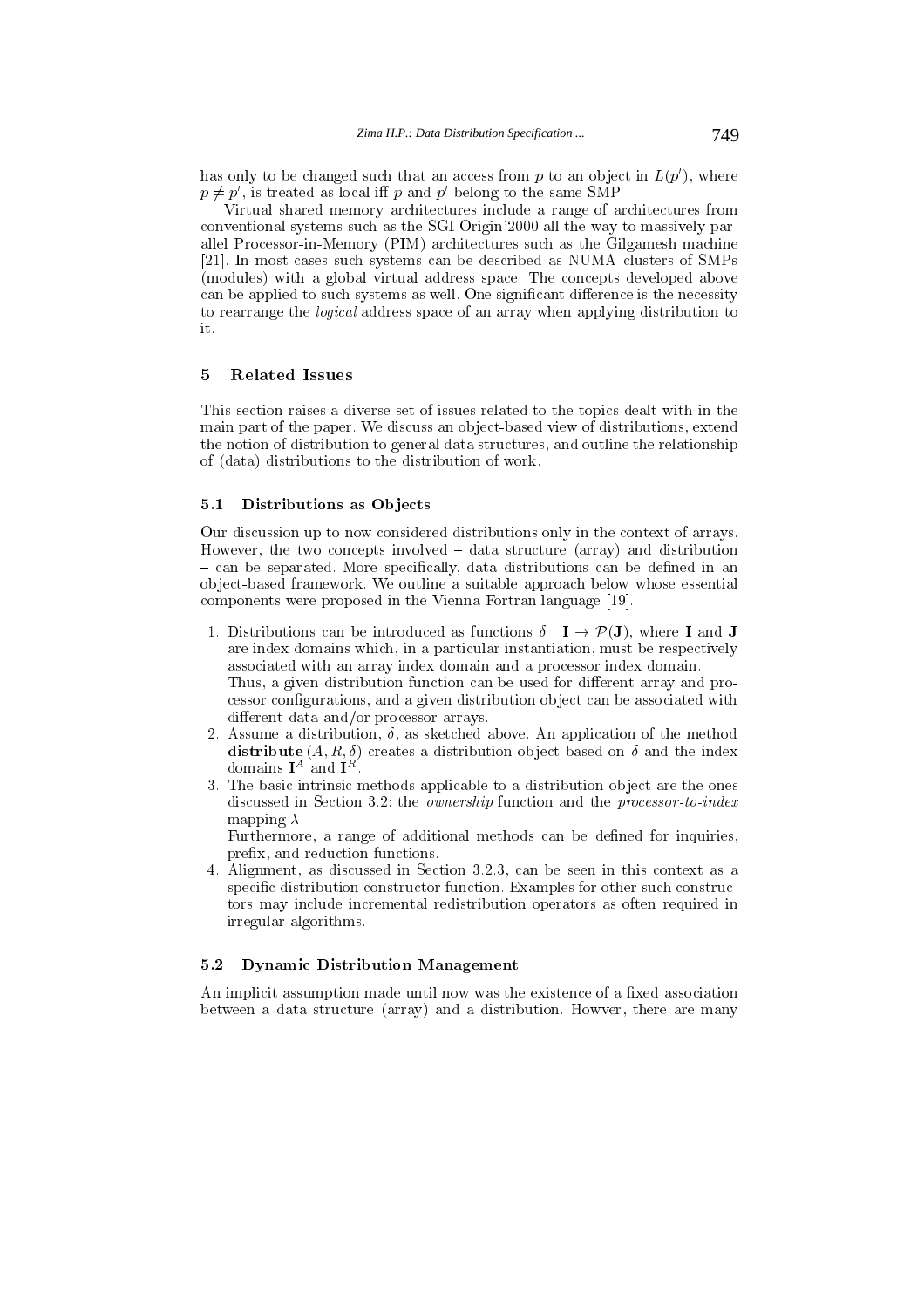situations involving regular or irregular distributions where the binding between a variable and a distribution can be modied at runtime. HPC languages usually offer two mechanisms for redistribution:  $(1)$  redistribution via explicit statements specifying a new distribution for an array, and (2) redistribution via a procedure call involving an array argument whose formal parameter assumes a new distribution.

Redistribution is an expensive action which requires global communication of all involved processors  $(SMPs)$ ; the required effort may be amortized by a reduction in the cost of accesses to the elements of a data structure.

#### 5.3 Data Structures

Distributions can be applied to more general data structures than arrays. We outline the main idea below [21].

In the first step, the atomic components of a data structure can be uniquely identified. We do this by associating with the data structure a mapping,  $D$ :  $1 \rightarrow \Omega$ , where I is a generalized *index domain*, and  $\Omega$  is some "universal" set of values <sup>2</sup> . The idea here is that we can always decompose a data structure into its "atomic" components, which designate elementary values such as fixed-point or floating-point numbers, logical values, or pointers, and that each of these components can be 1-1 mapped to a unique "name" in I. For example, if  $D$  is a simple numerical variable, then we can choose for the index domain the singleton set  $I = \{1\}$ . If  $D(1:n,1:m)$  is a two-dimensional Fortran array, then we define  $\mathbf{I} = [1 : n] \times [1 : m]$ . If D is an n-ary tree of height m, then each leaf can be uniquely identified by a string  $i_1, i_2, \ldots, i_k$ , where  $\tilde{k} \leq m$  and all  $i_j$  are integers between 1 and  $n$ . In this way, we can represent data structures associated with arbitrary graphs if we include I as a subset of the above in order to deal with the able to be able to deal wi pointers.

The index domain, generalized as shown above, can now be used to define distributions in exactly the same way as discussed in earlier sections of this paper.

Assume D is a small binary tree with index domain  $I = \{1, 1.1, 1.2, 1.2.1, 1.2.2\}$ , and  $P = \{p_1, p_2, p_3\}$  a set of processors for a DMMP. A possible distribution,  $\delta^D$ , could be defined as  $\delta_1^D(1) = \delta_1^D(1.1) = \{p_1\}, \ \delta_1^D(1.2) = \delta_1^D(1.2.1) = \{p_2\},\$ and  $\delta_1^D(1.2.2) = \{p_3\}.$ 

#### 5.4 Work Distributions

In an earlier section we mentioned the *owner computes* rule as one particular way to handle the distribution of work in an SPMD parallel program. This is not always the best way to organize the work since it may lead to excessive communication that can be avoided under a more flexible scheduling strategy.

Consider for example the execution of an independent loop in HPF, i.e., a loop whose iterations can all be executed in parallel since there exists no loopcarried dependence [20]:

<sup>2</sup> For the purpose of discussing distributions we take this limited view, not dealing explicitly with such information as the topology of the data structure.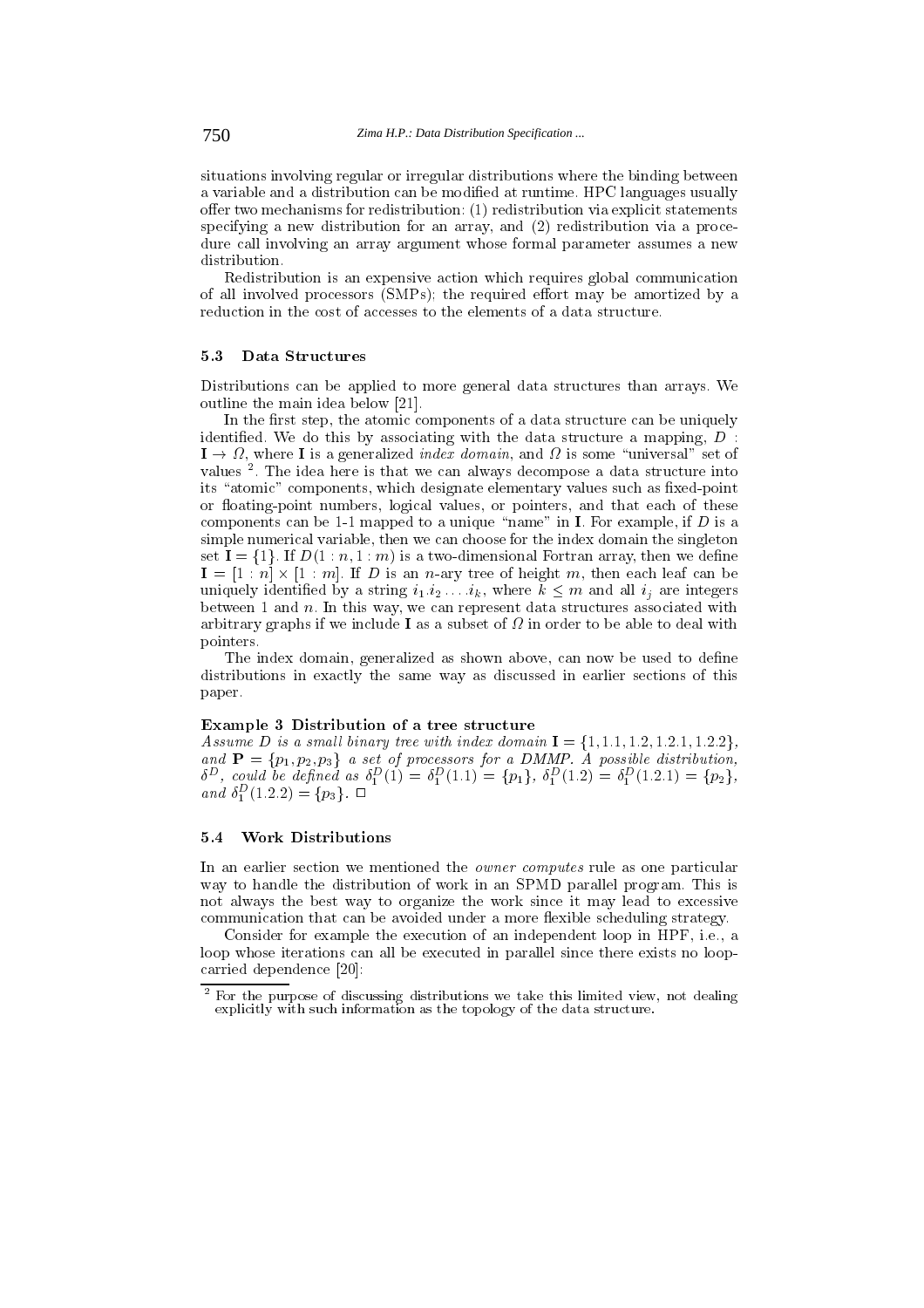# **HPFS INDEPENDENT**  $DO I=1,N$  $B(I)=A(I)^*A(I)/K...$

The standard method in which code is generated for such a loop is based on a work distribution which specifies a mapping from processors to loop iterations. If enough processors are available, all iterations can be executed in parallel. Note however that communication is required for all non-local reads and all non-local writes executed in iterations of the loop. The read communication can be performed before the actual loop execution begins; similarly, the write communication can be performed after its end. Since the amount of com muncation required can strongly depend on the work distribution, it is useful to include work distributions and their explicit manipulation in the model. Quite often the work distribution can be tied to a data distribution. For example, the on-clause ON HOME  $(A(I))$ , when attached to the first line of the above example, expresses a work distribution which requires iteration  $I$  to be executed by processor  $\sigma^{\perp}(I)$ , where  $\sigma^{\perp}$  is a replication-free distribution for array  $A$ .

This concept can be also applied to other statements (in particular, array statements) and be generalized to allow more flexibility in the on clause  $[12, 5]$ .

#### 6 Conclusion

In this paper we discussed the formal specification of data distributions supporting a high-level language approach. The motivation for the explicit modeling of distributions comes from the observation that data distributions play a key role in the formulation of algorithms for modern architectures which are generally characterized by complex memory hierarchies. Whereas present compilation and runtime technology may render some levels of that hierarchy transparent it is the belief of the author that coarse-grain data distribution should be explicitly supported in a high-level language, which in turn means that a suitable semantic model is to be developed.

Although many existing HPC languages allow the specification of data distributions, no generally accpeted semantic model has been developed until now. This paper attempts a classification of some basic properties which could guide the development of a more complete approach. Many issues, in particular those related to the efficient implementation of a suitable class of distributions remain open at this time. Compilers for languages such as Vienna Fortran and HPF can provide actual guidance in improving current languages (which may mean generalization as well as simplification of some concepts) as well as applying these features to newly developed architectures such as processor-in-memory systems.

#### Acknowledgements

The work described in this paper was partially supported by the Special Research Program F011 "AURORA" of the Austrian Science Fund (FWF).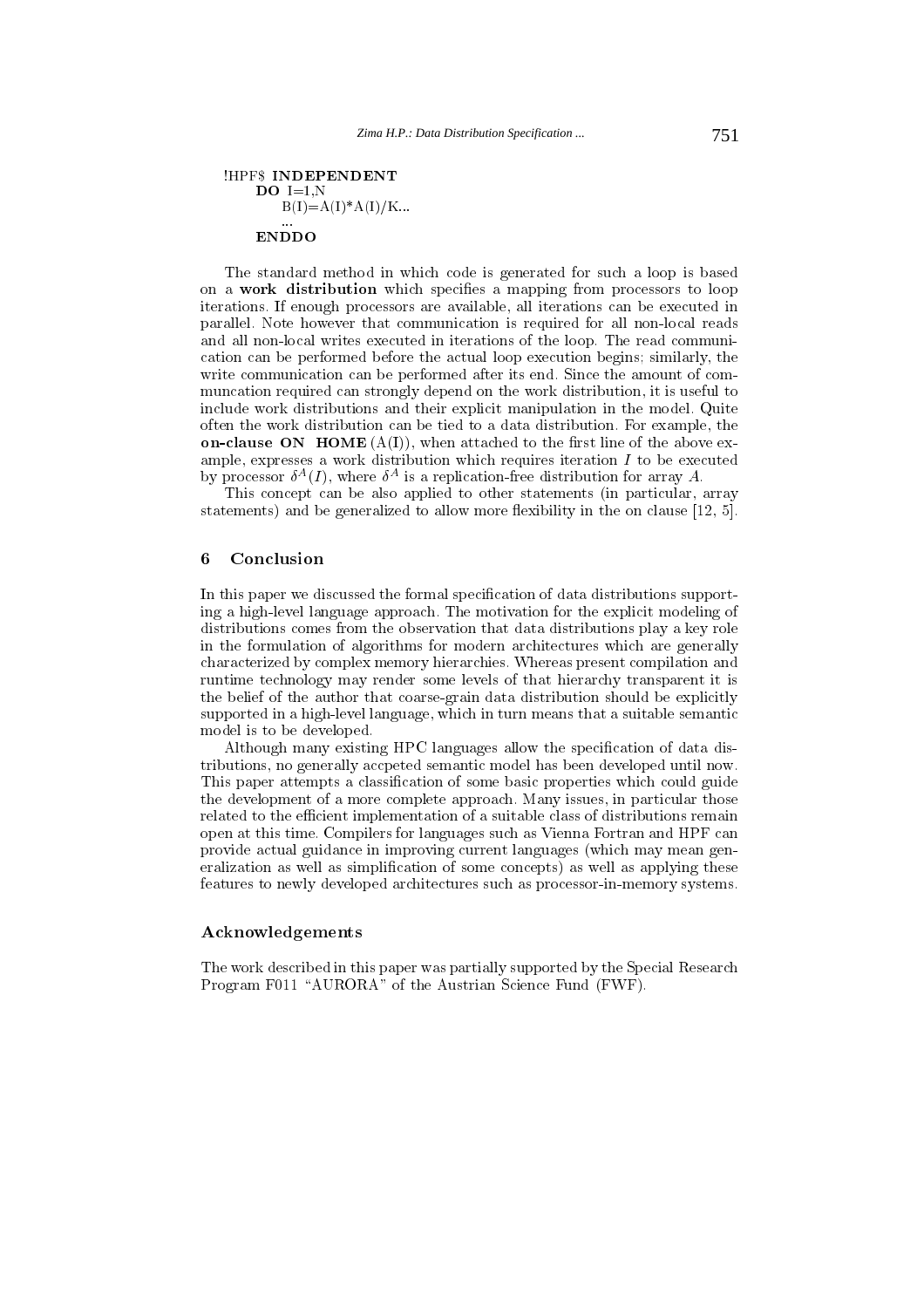#### References

- 1. G. Agrawal, A. Sussman and J. Saltz. An Integrated Runtime and Compile-Time Approach for Parallelizing Structured and Block Structured Applications. IEEE Transactions on Parallel and Distributed Systems,  $6(7)$ :747-754, July, 1995.
- 2. S.Benkner and H.P.Zima. Compiling High Performance Fortran for Distributed-Memory Architectures. In: Trystram, D. (Ed.): Parallel Computing 25 (1999), Special Anniversary Issue, pp.1785-1825-1825.
- 3. J.Bircsak,P.Craig,R.Crowell,Z.Cvetanovic,J.Harris,C.A.Nelson, and C.D.Oner. Extending OpenMP for NUMA Machines. Proc.SC2000, November 2000, Dallas, Texas.
- 4. B. Chapman, P. Mehrotra, and H. Zima. Programming in Vienna Fortran. Scientific Programming  $1(1)$ :31-50, Fall 1992.
- 5. B. Chapman, P. Mehrotra, and H. Zima. Extending HPF for Advanced Data-Parallel Applications. IEEE Parallel & Distributed Technology  $2(3):59-70$ , Fall 1994
- 6. B.Chapman,P.Mehrotra,and H.P.Zima. Enhancing OpenMP with Features for Locality Control. In: Zwiefthofer, W. and Kreitz, N. (Eds.): Proc. Eighth ECMWF Workshop on the Use of Parallel Processors in Meteorology "Towards Teracomputing", pp.301-313, Reading, England (November 1998). World Scientific, 1999.
- 7. G. Fox, S. Hiranandani, K. Kennedy, C. Koelbel, U. Kremer, C. Tseng, and M. Wu. Fortran D language specication. Department of Computer Science Rice COMP TR90079, Rice University, March 1991.
- 8. W.Gropp, E.Lusk, A. Skjellum. Using MPI Portable Parallel Programming with the Message-Passing Interface. The MIT Press, Cambridge, 1997.
- 9. E. Haug, J. Dubois, J. Clinckemaillie, S. Vlachoutsis, G. Lonsdale. Transport Vehicle Crash, Safety and Manufacturing Simulation in the Perspective of High Performance Computing and Networking. Future Generation Computer Systems, Vol.10, pp. 173-181, 1994.
- 10. S. Hiranandani, K. Kennedy, and C. Tseng. Compiling Fortran D for MIMD Distributed Memory Machines. *Communications of the ACM*,  $35(8):66-80$ , August 1992.
- 11. High Performance Fortran Forum. High Performance Fortran Language Specication Version 1.0. Technical Report, Rice University, Houston, TX, May 3, 1993. Also available as Scientic Programming 2(1-2):1-170, Spring and Summer 1993.
- 12. High Performance FORTRAN Forum. High Performance FORTRAN Language Specification, Version 2.0, January 1997.
- 13. K.Kennedy and U.Kremer. Automatic Data Layout for Distributed-Memory Ma chines. ACM Transactions on Programming Languages and Systems 20(4), 869- 916, July 1998.
- 14. J. Li and M. Chen. Generating explicit communication from shared-memory program references. In Proceedings of Supercomputing '90, pages 865-876, New York, NY, November 1990.
- 15. P.Mehrotra,J.Van Rosendale, and H.P. Zima. High Performance Fortran: History, Status and Future. In: Zapata, E. and Padua, D. (Eds.): *Parallel Computing, Special* Issue on Languages and Compilers,  $Vol.24$ ,  $Vol.3-4$ ,  $pp.325-354$  (1998)
- 16. J. Saltz, K. Crowley, R. Mirchandaney, and H. Berryman. Run-time scheduling and execution of loops on message passing machines. Journal of Parallel and  $Distributed\ Computing,\ 8(2):303-312,\ 1990.$
- 17. M.Ujaldon, E.L.Zapata, B.Chapman, and H.Zima. Vienna Fortran/HPF Extensions for Sparse and Irregular Problems and Their Compilation. IEEE Transactions on Parallel and Distributed Systems, 8(11), November 1997.
- 18. H. Zima, H. Bast, and M. Gerndt. Superb: A tool for semi-automatic MIMD/SIMD parallelization. Parallel Computing, 6:1-18, 1988.